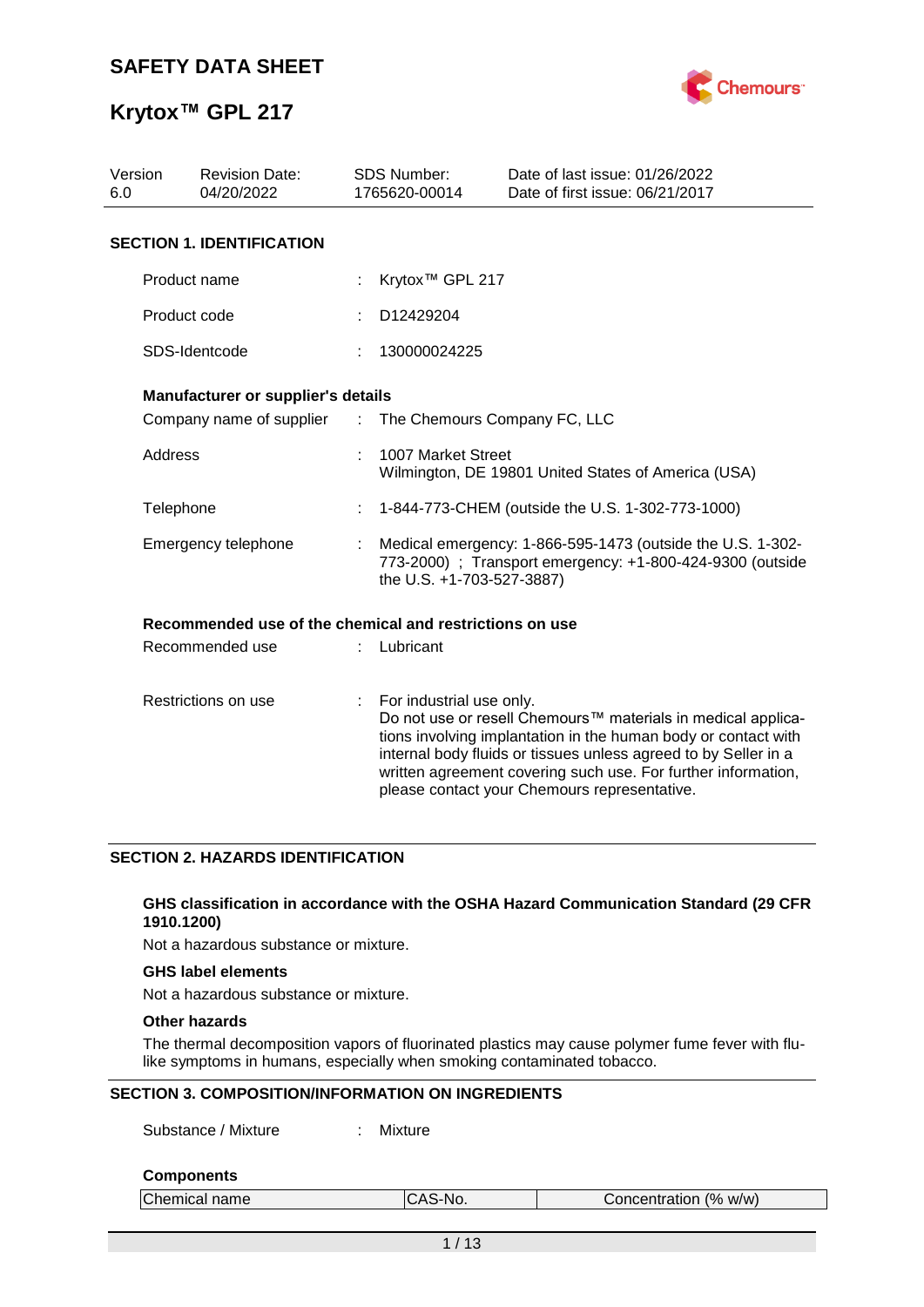

# **Krytox™ GPL 217**

| Version<br>6.0 | <b>Revision Date:</b><br>04/20/2022                    |                | SDS Number:<br>1765620-00014                                                                                                                  | Date of last issue: 01/26/2022<br>Date of first issue: 06/21/2017                                                                                                                                      |
|----------------|--------------------------------------------------------|----------------|-----------------------------------------------------------------------------------------------------------------------------------------------|--------------------------------------------------------------------------------------------------------------------------------------------------------------------------------------------------------|
| Additive       | Actual concentration is withheld as a trade secret     |                | Trade secret                                                                                                                                  | $>= 1 - 5$                                                                                                                                                                                             |
|                | <b>SECTION 4. FIRST AID MEASURES</b>                   |                |                                                                                                                                               |                                                                                                                                                                                                        |
| If inhaled     |                                                        |                | If inhaled, remove to fresh air.                                                                                                              | Get medical attention if symptoms occur.                                                                                                                                                               |
|                | In case of skin contact                                |                |                                                                                                                                               | Wash with water and soap as a precaution.<br>Get medical attention if symptoms occur.                                                                                                                  |
|                | In case of eye contact                                 | $\mathbb{R}^n$ |                                                                                                                                               | Flush eyes with water as a precaution.<br>Get medical attention if irritation develops and persists.                                                                                                   |
|                | If swallowed                                           |                | Rinse mouth thoroughly with water.                                                                                                            | If swallowed, DO NOT induce vomiting.<br>Get medical attention if symptoms occur.                                                                                                                      |
| delayed        | Most important symptoms<br>and effects, both acute and |                | Irritation<br>Lung edema<br><b>Blurred vision</b><br>Discomfort<br>Lachrymation<br>Irritation<br>Redness<br>Irritation<br>Shortness of breath | Inhalation may provoke the following symptoms:<br>Eye contact may provoke the following symptoms<br>Skin contact may provoke the following symptoms:<br>Inhalation may provoke the following symptoms: |
|                | Protection of first-aiders                             |                |                                                                                                                                               | No special precautions are necessary for first aid responders.                                                                                                                                         |
|                | Notes to physician                                     |                |                                                                                                                                               | Treat symptomatically and supportively.                                                                                                                                                                |

## **SECTION 5. FIRE-FIGHTING MEASURES**

| Suitable extinguishing media :           |    | Not applicable<br>Will not burn                                                                                                |
|------------------------------------------|----|--------------------------------------------------------------------------------------------------------------------------------|
| Unsuitable extinguishing<br>media        |    | Not applicable<br>Will not burn                                                                                                |
| Specific hazards during fire<br>fighting | ÷. | Exposure to combustion products may be a hazard to health.                                                                     |
| Hazardous combustion prod-<br>lucts      | ÷  | Hydrogen fluoride<br>carbonyl fluoride<br>potentially toxic fluorinated compounds<br>aerosolized particulates<br>Carbon oxides |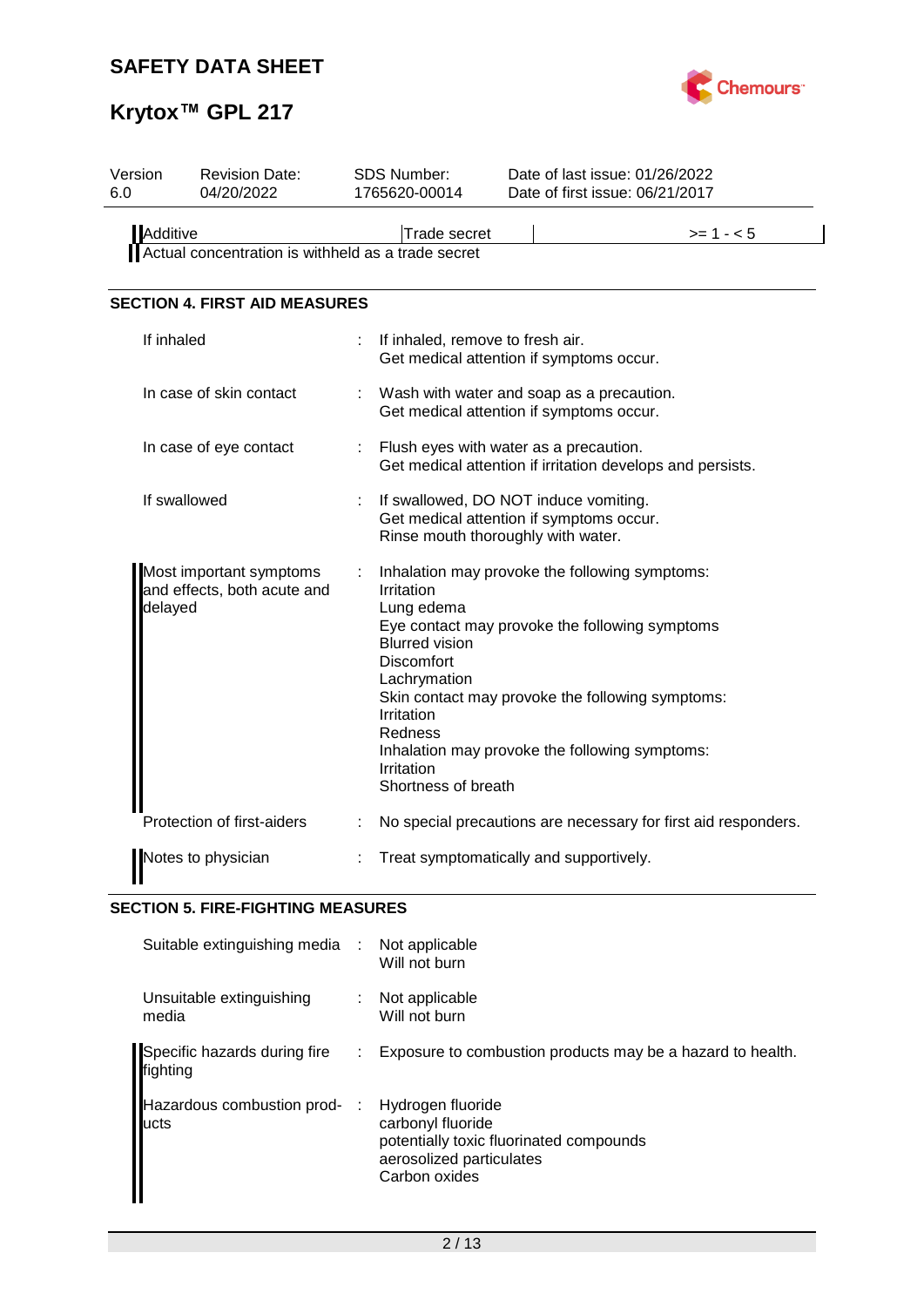

| Version<br>6.0 | <b>Revision Date:</b><br>04/20/2022               | <b>SDS Number:</b><br>1765620-00014 | Date of last issue: 01/26/2022<br>Date of first issue: 06/21/2017                                                                                                                                                                |
|----------------|---------------------------------------------------|-------------------------------------|----------------------------------------------------------------------------------------------------------------------------------------------------------------------------------------------------------------------------------|
| ods.           | Specific extinguishing meth-                      | SO.<br>Evacuate area.               | : Use extinguishing measures that are appropriate to local cir-<br>cumstances and the surrounding environment.<br>Use water spray to cool unopened containers.<br>Remove undamaged containers from fire area if it is safe to do |
|                | Special protective equipment<br>for fire-fighters | necessary.                          | Wear self-contained breathing apparatus for firefighting if<br>Use personal protective equipment.                                                                                                                                |

### **SECTION 6. ACCIDENTAL RELEASE MEASURES**

| Personal precautions, protec-:<br>tive equipment and emer-<br>gency procedures | Follow safe handling advice (see section 7) and personal pro-<br>tective equipment recommendations (see section 8).                                                                                                                                                                                                                                                                                                                                                                                                                                                                                                                                                    |
|--------------------------------------------------------------------------------|------------------------------------------------------------------------------------------------------------------------------------------------------------------------------------------------------------------------------------------------------------------------------------------------------------------------------------------------------------------------------------------------------------------------------------------------------------------------------------------------------------------------------------------------------------------------------------------------------------------------------------------------------------------------|
| Environmental precautions                                                      | $\therefore$ Avoid release to the environment.<br>Prevent further leakage or spillage if safe to do so.<br>Retain and dispose of contaminated wash water.<br>Local authorities should be advised if significant spillages<br>cannot be contained.                                                                                                                                                                                                                                                                                                                                                                                                                      |
| Methods and materials for<br>containment and cleaning up                       | Soak up with inert absorbent material.<br>For large spills, provide diking or other appropriate contain-<br>ment to keep material from spreading. If diked material can be<br>pumped, store recovered material in appropriate container.<br>Clean up remaining materials from spill with suitable absor-<br>bent.<br>Local or national regulations may apply to releases and dispo-<br>sal of this material, as well as those materials and items em-<br>ployed in the cleanup of releases. You will need to determine<br>which regulations are applicable.<br>Sections 13 and 15 of this SDS provide information regarding<br>certain local or national requirements. |

### **SECTION 7. HANDLING AND STORAGE**

| Technical measures          |      | : See Engineering measures under EXPOSURE<br>CONTROLS/PERSONAL PROTECTION section.                                                       |
|-----------------------------|------|------------------------------------------------------------------------------------------------------------------------------------------|
| Local/Total ventilation     |      | : Use only with adequate ventilation.                                                                                                    |
| Advice on safe handling     | t in | Do not breathe decomposition products.                                                                                                   |
|                             |      | Handle in accordance with good industrial hygiene and safety<br>practice, based on the results of the workplace exposure as-<br>sessment |
|                             |      | Take care to prevent spills, waste and minimize release to the<br>environment.                                                           |
| Conditions for safe storage |      | Keep in properly labeled containers.<br>Store in accordance with the particular national regulations.                                    |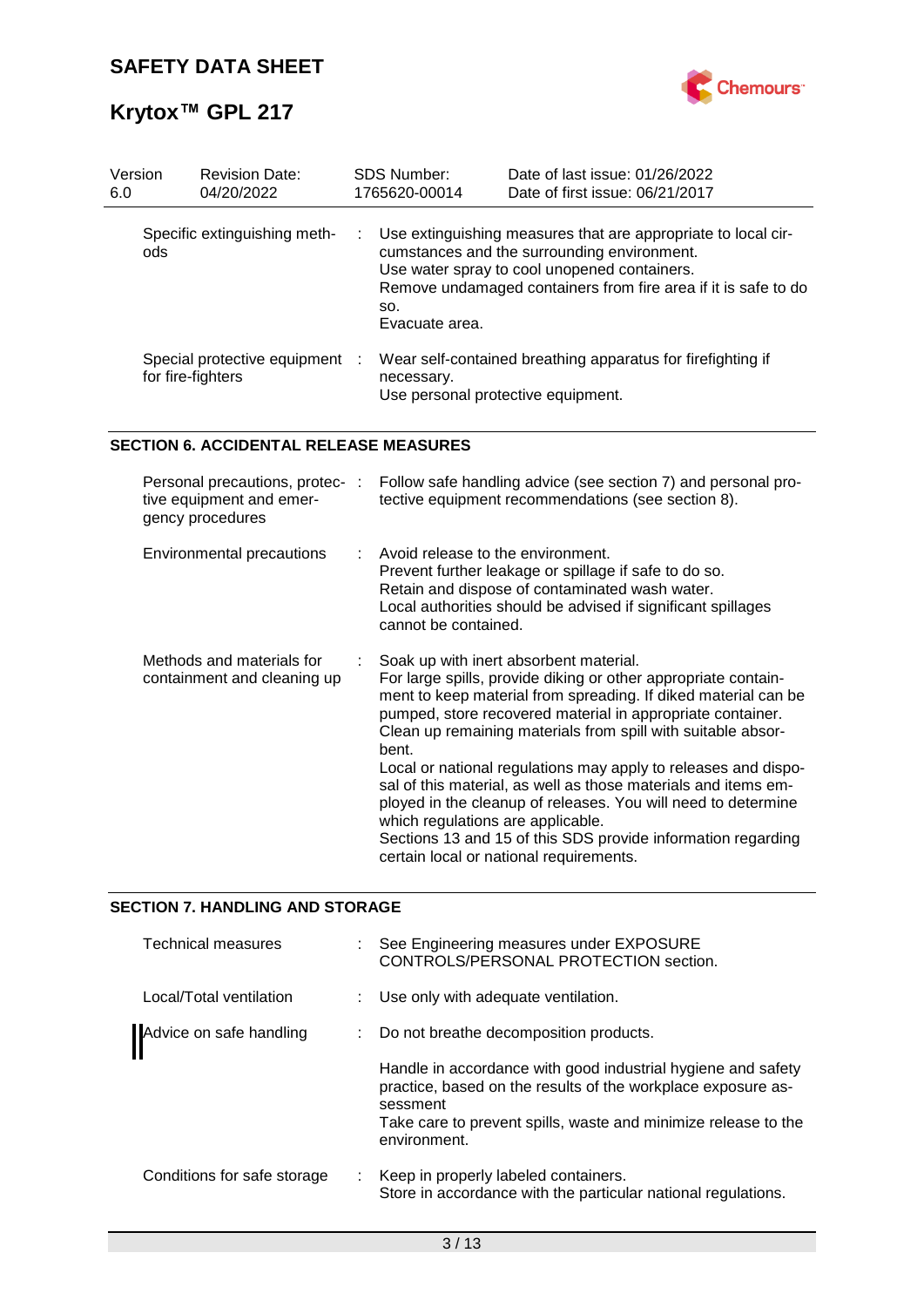

| Version<br>6.0 | <b>Revision Date:</b><br>04/20/2022 | <b>SDS Number:</b><br>1765620-00014 | Date of last issue: 01/26/2022<br>Date of first issue: 06/21/2017 |
|----------------|-------------------------------------|-------------------------------------|-------------------------------------------------------------------|
|                | Materials to avoid                  |                                     | : No special restrictions on storage with other products.         |
| age stability  | Further information on stor-        |                                     | : No decomposition if stored and applied as directed.             |

### **SECTION 8. EXPOSURE CONTROLS/PERSONAL PROTECTION**

### **Ingredients with workplace control parameters**

| Components | CAS-No.      | Value type<br>(Form of<br>exposure)                            | Control parame-<br>ters / Permissible<br>concentration | <b>Basis</b> |
|------------|--------------|----------------------------------------------------------------|--------------------------------------------------------|--------------|
| Additive   | Trade secret | TWA (Inhal-<br>able particu-<br>late matter)                   | 10 mg/m $3$<br>(Molybdenum)                            | <b>ACGIH</b> |
|            |              | TWA (Res-<br>pirable par-<br>ticulate mat-<br>ter <sup>'</sup> | $3$ mg/m <sup>3</sup><br>(Molybdenum)                  | <b>ACGIH</b> |

## **Occupational exposure limits of decomposition products**

| Components          | CAS-No.   | Value type<br>(Form of<br>exposure) | Control parame-<br>ters / Permissible<br>concentration | <b>Basis</b>     |
|---------------------|-----------|-------------------------------------|--------------------------------------------------------|------------------|
| Hydrofluoric acid   | 7664-39-3 | <b>TWA</b>                          | $0.5$ ppm<br>(Fluorine)                                | <b>ACGIH</b>     |
|                     |           | $\mathsf{C}$                        | 2 ppm<br>(Fluorine)                                    | <b>ACGIH</b>     |
|                     |           | $\mathsf{C}$                        | 6 ppm<br>$5 \text{ mg/m}^3$                            | <b>NIOSH REL</b> |
|                     |           | <b>TWA</b>                          | 3 ppm<br>$2.5 \text{ mg/m}^3$                          | <b>NIOSH REL</b> |
|                     |           | <b>TWA</b>                          | 3 ppm                                                  | OSHA Z-2         |
| Carbonyl difluoride | 353-50-4  | <b>TWA</b>                          | 2 ppm                                                  | <b>ACGIH</b>     |
|                     |           | <b>STEL</b>                         | 5 ppm                                                  | <b>ACGIH</b>     |
|                     |           | <b>TWA</b>                          | 2 ppm<br>$5 \text{ mg/m}^3$                            | <b>NIOSH REL</b> |
|                     |           | <b>ST</b>                           | 5 ppm<br>$15 \text{ mg/m}^3$                           | <b>NIOSH REL</b> |
| Carbon dioxide      | 124-38-9  | <b>TWA</b>                          | 5,000 ppm                                              | <b>ACGIH</b>     |
|                     |           | <b>STEL</b>                         | 30,000 ppm                                             | <b>ACGIH</b>     |
|                     |           | <b>TWA</b>                          | 5,000 ppm<br>$9,000$ mg/m <sup>3</sup>                 | <b>NIOSH REL</b> |
|                     |           | <b>ST</b>                           | 30,000 ppm<br>54,000 mg/m <sup>3</sup>                 | <b>NIOSH REL</b> |
|                     |           | <b>TWA</b>                          | 5,000 ppm<br>9,000 mg/m <sup>3</sup>                   | OSHA Z-1         |
| Carbon monoxide     | 630-08-0  | <b>TWA</b>                          | 25 ppm                                                 | <b>ACGIH</b>     |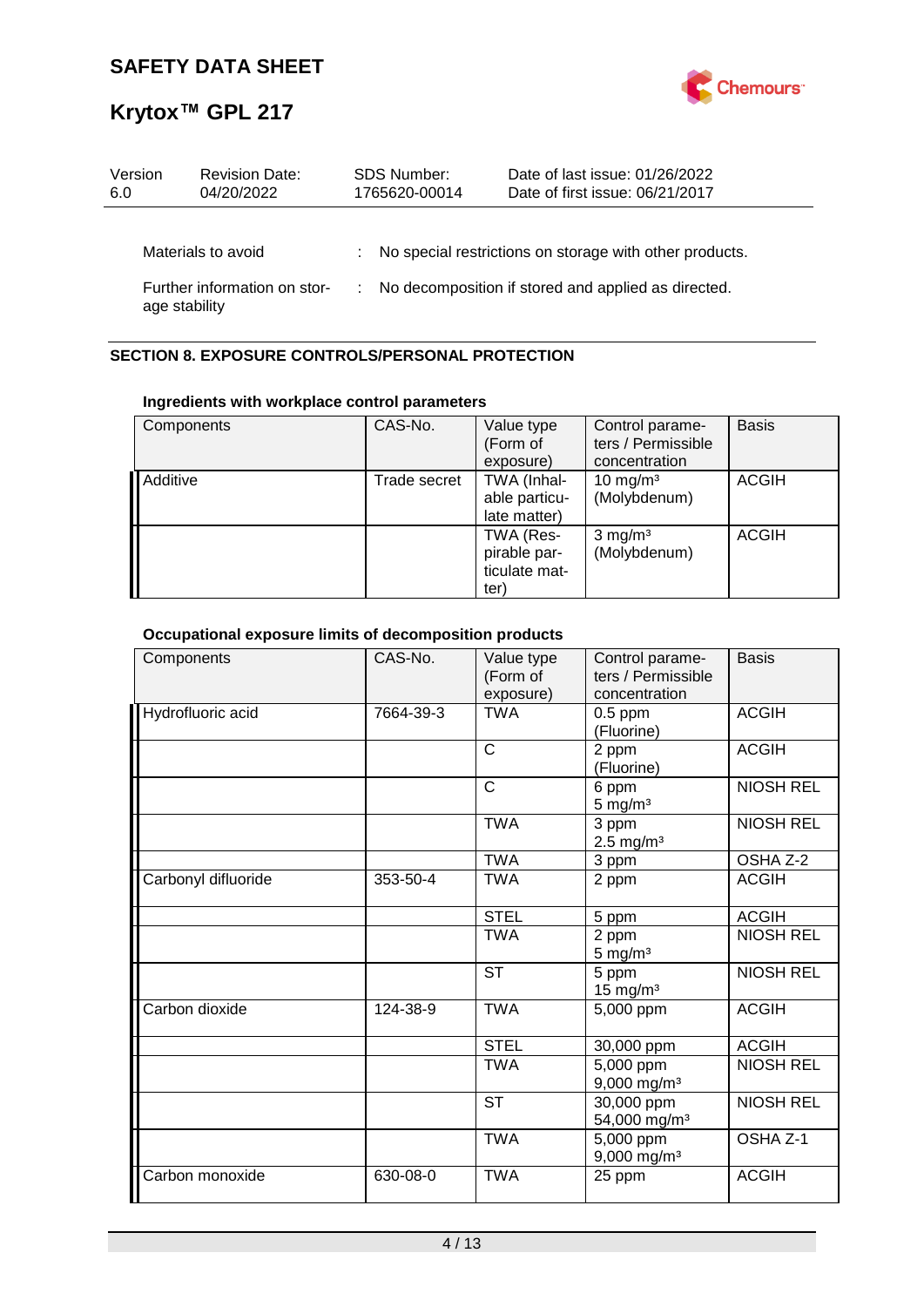

| Version<br>6.0 | <b>Revision Date:</b><br>04/20/2022                | SDS Number:<br>1765620-00014 | Date of last issue: 01/26/2022<br>Date of first issue: 06/21/2017                   |                                                                                                                                                                                                                                                                                                                                                                                                                                                                                                                                                                                                                                                                                           |                  |
|----------------|----------------------------------------------------|------------------------------|-------------------------------------------------------------------------------------|-------------------------------------------------------------------------------------------------------------------------------------------------------------------------------------------------------------------------------------------------------------------------------------------------------------------------------------------------------------------------------------------------------------------------------------------------------------------------------------------------------------------------------------------------------------------------------------------------------------------------------------------------------------------------------------------|------------------|
|                |                                                    |                              | <b>TWA</b>                                                                          | 35 ppm<br>$40$ mg/m <sup>3</sup>                                                                                                                                                                                                                                                                                                                                                                                                                                                                                                                                                                                                                                                          | <b>NIOSH REL</b> |
|                |                                                    |                              | $\mathsf{C}$                                                                        | 200 ppm<br>229 mg/m <sup>3</sup>                                                                                                                                                                                                                                                                                                                                                                                                                                                                                                                                                                                                                                                          | <b>NIOSH REL</b> |
|                |                                                    |                              | <b>TWA</b>                                                                          | 50 ppm<br>55 mg/m $3$                                                                                                                                                                                                                                                                                                                                                                                                                                                                                                                                                                                                                                                                     | OSHA Z-1         |
|                | <b>Engineering measures</b>                        | 10).                         | Minimize workplace exposure concentrations.                                         | Processing may form hazardous compounds (see section<br>Ensure adequate ventilation, especially in confined areas.                                                                                                                                                                                                                                                                                                                                                                                                                                                                                                                                                                        |                  |
|                | Personal protective equipment                      |                              |                                                                                     |                                                                                                                                                                                                                                                                                                                                                                                                                                                                                                                                                                                                                                                                                           |                  |
|                | Respiratory protection                             | protection.                  |                                                                                     | General and local exhaust ventilation is recommended to<br>maintain vapor exposures below recommended limits. Where<br>concentrations are above recommended limits or are<br>unknown, appropriate respiratory protection should be worn.<br>Follow OSHA respirator regulations (29 CFR 1910.134) and<br>use NIOSH/MSHA approved respirators. Protection provided<br>by air purifying respirators against exposure to any hazar-<br>dous chemical is limited. Use a positive pressure air supplied<br>respirator if there is any potential for uncontrolled release,<br>exposure levels are unknown, or any other circumstance<br>where air purifying respirators may not provide adequate |                  |
|                | Hand protection                                    |                              |                                                                                     |                                                                                                                                                                                                                                                                                                                                                                                                                                                                                                                                                                                                                                                                                           |                  |
|                | Remarks                                            |                              |                                                                                     | Wash hands before breaks and at the end of workday.                                                                                                                                                                                                                                                                                                                                                                                                                                                                                                                                                                                                                                       |                  |
|                | Eye protection                                     | Safety glasses               |                                                                                     | Wear the following personal protective equipment:                                                                                                                                                                                                                                                                                                                                                                                                                                                                                                                                                                                                                                         |                  |
|                | Skin and body protection                           |                              | Skin should be washed after contact.                                                |                                                                                                                                                                                                                                                                                                                                                                                                                                                                                                                                                                                                                                                                                           |                  |
|                | Hygiene measures                                   | king place.                  | When using do not eat, drink or smoke.<br>Wash contaminated clothing before re-use. | If exposure to chemical is likely during typical use, provide<br>eye flushing systems and safety showers close to the wor-                                                                                                                                                                                                                                                                                                                                                                                                                                                                                                                                                                |                  |
|                | <b>SECTION 9. PHYSICAL AND CHEMICAL PROPERTIES</b> |                              |                                                                                     |                                                                                                                                                                                                                                                                                                                                                                                                                                                                                                                                                                                                                                                                                           |                  |
|                | Appearance                                         | Grease                       |                                                                                     |                                                                                                                                                                                                                                                                                                                                                                                                                                                                                                                                                                                                                                                                                           |                  |
|                | Color                                              | black                        |                                                                                     |                                                                                                                                                                                                                                                                                                                                                                                                                                                                                                                                                                                                                                                                                           |                  |
|                | Odor                                               | odorless                     |                                                                                     |                                                                                                                                                                                                                                                                                                                                                                                                                                                                                                                                                                                                                                                                                           |                  |
|                | <b>Odor Threshold</b>                              | No data available            |                                                                                     |                                                                                                                                                                                                                                                                                                                                                                                                                                                                                                                                                                                                                                                                                           |                  |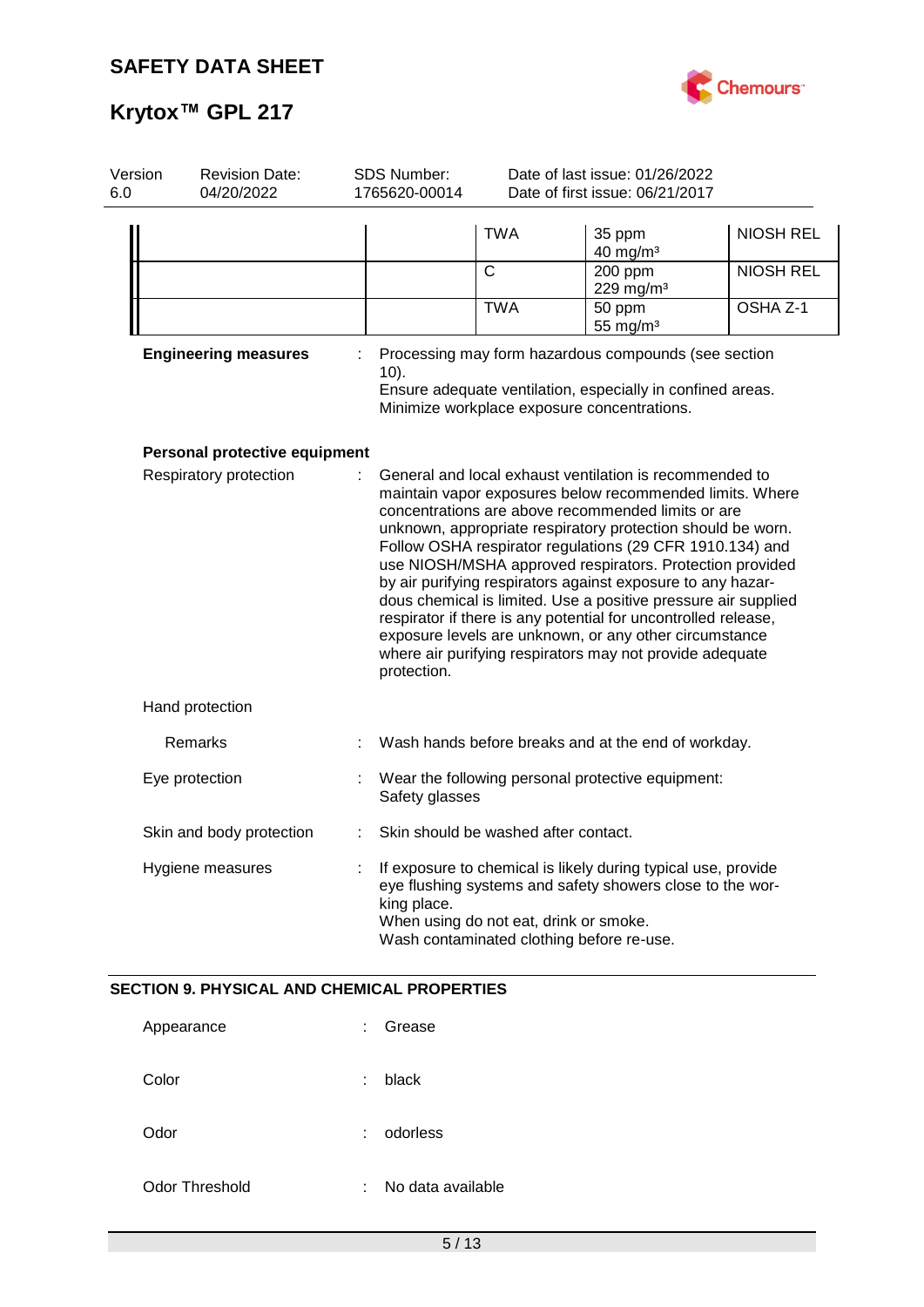

# **Krytox™ GPL 217**

| Version<br>6.0 | <b>Revision Date:</b><br>04/20/2022                 |   | <b>SDS Number:</b><br>1765620-00014 | Date of last issue: 01/26/2022<br>Date of first issue: 06/21/2017 |
|----------------|-----------------------------------------------------|---|-------------------------------------|-------------------------------------------------------------------|
|                | pH                                                  | ÷ | 7                                   |                                                                   |
|                | Melting point/freezing point                        |   | 608 °F / 320 °C                     |                                                                   |
|                | Initial boiling point and boiling :<br>range        |   | No data available                   |                                                                   |
|                | Flash point                                         | ÷ | Not applicable                      | Method: Pensky-Martens closed cup                                 |
|                | Evaporation rate                                    |   | Not applicable                      |                                                                   |
|                | Flammability (solid, gas)                           |   | Will not burn                       |                                                                   |
|                | Upper explosion limit / Upper<br>flammability limit | ÷ | No data available                   |                                                                   |
|                | Lower explosion limit / Lower<br>flammability limit | ÷ | No data available                   |                                                                   |
|                | Vapor pressure                                      |   | Not applicable                      |                                                                   |
|                | Relative vapor density                              |   | Not applicable                      |                                                                   |
|                | Relative density                                    |   | $1.89 - 1.93$                       |                                                                   |
|                | Solubility(ies)<br>Water solubility                 |   | No data available                   |                                                                   |
|                | Partition coefficient: n-<br>octanol/water          |   | Not applicable                      |                                                                   |
|                | Autoignition temperature                            | ÷ | No data available                   |                                                                   |
|                | Decomposition temperature                           |   | 572 °F / 300 °C                     |                                                                   |
|                | Viscosity<br>Viscosity, kinematic                   |   | Not applicable                      |                                                                   |
|                | <b>Explosive properties</b>                         |   | Not explosive                       |                                                                   |
|                | Oxidizing properties                                |   |                                     | The substance or mixture is not classified as oxidizing.          |
|                | Particle size                                       |   | No data available                   |                                                                   |
|                |                                                     |   |                                     |                                                                   |

### **SECTION 10. STABILITY AND REACTIVITY**

| Reactivity         | : Not classified as a reactivity hazard.                                                     |
|--------------------|----------------------------------------------------------------------------------------------|
| Chemical stability | : Stable under normal conditions.                                                            |
|                    | Possibility of hazardous reac- : Hazardous decomposition products will be formed at elevated |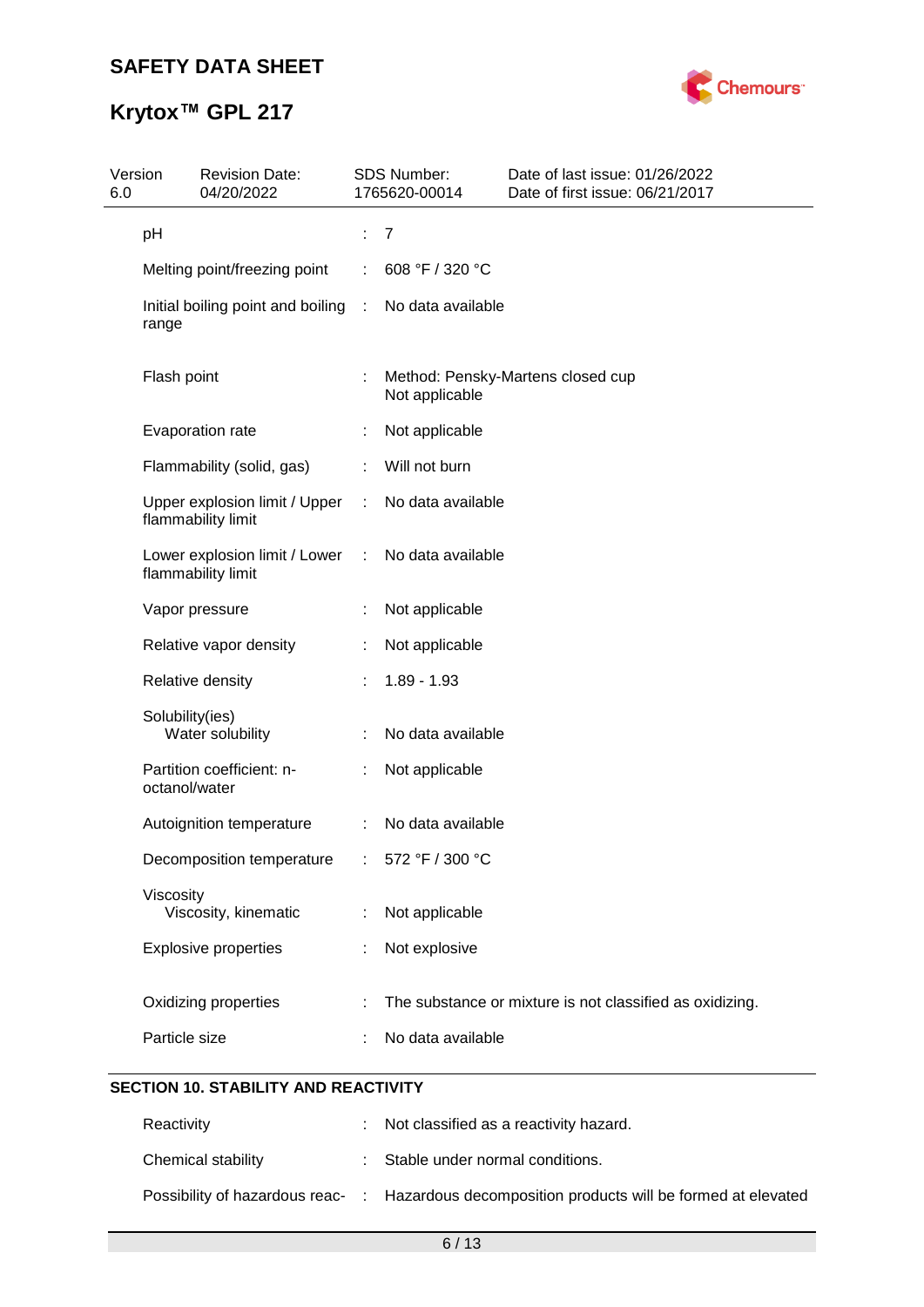

| Version<br>6.0 | <b>Revision Date:</b><br>04/20/2022     |   | SDS Number:<br>1765620-00014                                                    | Date of last issue: 01/26/2022<br>Date of first issue: 06/21/2017 |
|----------------|-----------------------------------------|---|---------------------------------------------------------------------------------|-------------------------------------------------------------------|
| tions          |                                         |   | temperatures.                                                                   |                                                                   |
|                | Conditions to avoid                     | ÷ | None known.                                                                     |                                                                   |
|                | Incompatible materials                  |   | None.                                                                           |                                                                   |
|                | <b>Hazardous decomposition products</b> |   |                                                                                 |                                                                   |
|                | Thermal decomposition                   |   | : Hydrofluoric acid<br>Carbonyl difluoride<br>Carbon dioxide<br>Carbon monoxide |                                                                   |

### **SECTION 11. TOXICOLOGICAL INFORMATION**

### **Information on likely routes of exposure**

Skin contact Ingestion Eye contact

### **Acute toxicity**

Not classified based on available information.

### **Components:**

| <b>Additive:</b>          |                                                                                                                                          |
|---------------------------|------------------------------------------------------------------------------------------------------------------------------------------|
| Acute oral toxicity       | : LD50 (Rat): $> 2,000$ mg/kg<br>Method: OECD Test Guideline 401<br>Assessment: The substance or mixture has no acute oral tox-<br>icity |
| Acute inhalation toxicity | LC50 (Rat): > 2.82 mg/l<br>Exposure time: 4 h<br>Test atmosphere: dust/mist                                                              |
| Acute dermal toxicity     | LD50 (Rat): $> 2,000$ mg/kg<br>Method: OECD Test Guideline 402                                                                           |

### **Skin corrosion/irritation**

Not classified based on available information.

### **Components:**

| Additive: |                                 |
|-----------|---------------------------------|
| Species   | : Rabbit                        |
| Method    | : OECD Test Guideline 404       |
| Result    | $\therefore$ No skin irritation |

### **Serious eye damage/eye irritation**

Not classified based on available information.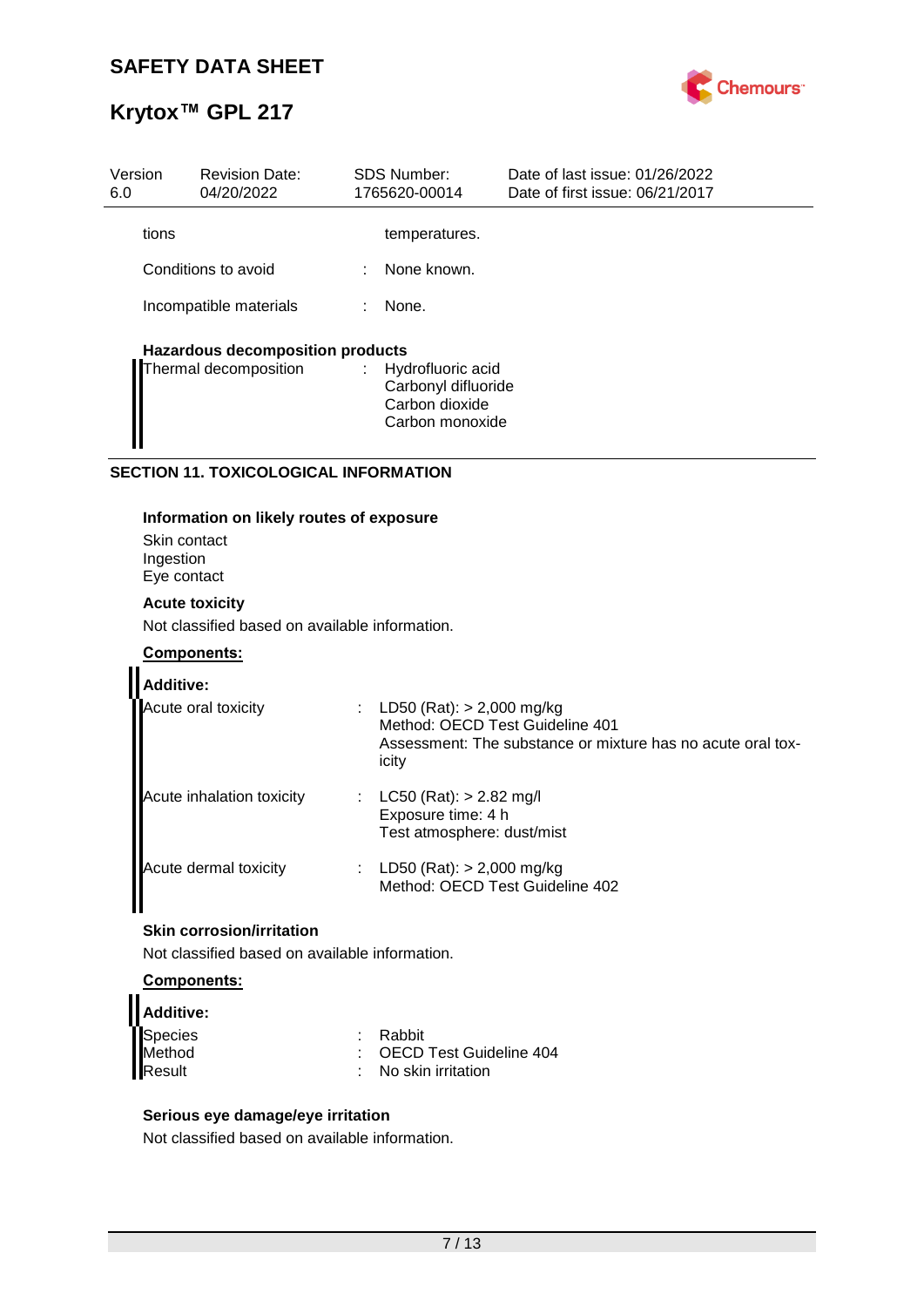

| Version<br>6.0 |                  | <b>Revision Date:</b><br>04/20/2022                                             | <b>SDS Number:</b><br>1765620-00014 | Date of last issue: 01/26/2022<br>Date of first issue: 06/21/2017 |
|----------------|------------------|---------------------------------------------------------------------------------|-------------------------------------|-------------------------------------------------------------------|
|                |                  | Components:                                                                     |                                     |                                                                   |
|                | <b>Additive:</b> |                                                                                 |                                     |                                                                   |
|                | Species          |                                                                                 | Rabbit                              |                                                                   |
|                | Result           |                                                                                 | No eye irritation                   |                                                                   |
|                | Method           |                                                                                 | <b>OECD Test Guideline 405</b>      |                                                                   |
|                |                  | Respiratory or skin sensitization                                               |                                     |                                                                   |
|                |                  | <b>Skin sensitization</b>                                                       |                                     |                                                                   |
|                |                  | Not classified based on available information.                                  |                                     |                                                                   |
|                |                  | <b>Respiratory sensitization</b>                                                |                                     |                                                                   |
|                |                  | Not classified based on available information.                                  |                                     |                                                                   |
|                |                  | Components:                                                                     |                                     |                                                                   |
|                | <b>Additive:</b> |                                                                                 |                                     |                                                                   |
|                | Test Type        |                                                                                 | <b>Maximization Test</b>            |                                                                   |
|                | Species          | Routes of exposure                                                              | Skin contact<br>Guinea pig          |                                                                   |
|                | Method           |                                                                                 | OECD Test Guideline 406             |                                                                   |
|                | Result           |                                                                                 | negative                            |                                                                   |
|                |                  |                                                                                 |                                     |                                                                   |
|                |                  | <b>Germ cell mutagenicity</b><br>Not classified based on available information. |                                     |                                                                   |
|                |                  |                                                                                 |                                     |                                                                   |
|                |                  | Components:                                                                     |                                     |                                                                   |
|                | <b>Additive:</b> |                                                                                 |                                     |                                                                   |
|                |                  | Genotoxicity in vitro                                                           | Method: OECD Test Guideline 471     | Test Type: Bacterial reverse mutation assay (AMES)                |
|                |                  |                                                                                 | Result: negative                    |                                                                   |
|                |                  |                                                                                 |                                     | Remarks: Based on data from similar materials                     |
|                |                  |                                                                                 |                                     | Test Type: In vitro mammalian cell gene mutation test             |
|                |                  |                                                                                 |                                     | Method: OECD Test Guideline 476                                   |
|                |                  |                                                                                 | Result: negative                    | Remarks: Based on data from similar materials                     |
|                |                  |                                                                                 |                                     |                                                                   |
|                |                  |                                                                                 |                                     | Test Type: in vitro micronucleus test                             |
|                |                  |                                                                                 | Result: negative                    | Method: OECD Test Guideline 487                                   |
|                |                  |                                                                                 |                                     | Remarks: Based on data from similar materials                     |
|                |                  | Genotoxicity in vivo                                                            |                                     | Test Type: Mammalian erythrocyte micronucleus test (in vivo       |
|                |                  |                                                                                 | cytogenetic assay)                  |                                                                   |
|                |                  |                                                                                 | Species: Rat                        |                                                                   |
|                |                  |                                                                                 | Application Route: Ingestion        |                                                                   |
|                |                  |                                                                                 | Result: negative                    | Method: OECD Test Guideline 474                                   |
|                |                  |                                                                                 |                                     | Remarks: Based on data from similar materials                     |
|                |                  |                                                                                 |                                     |                                                                   |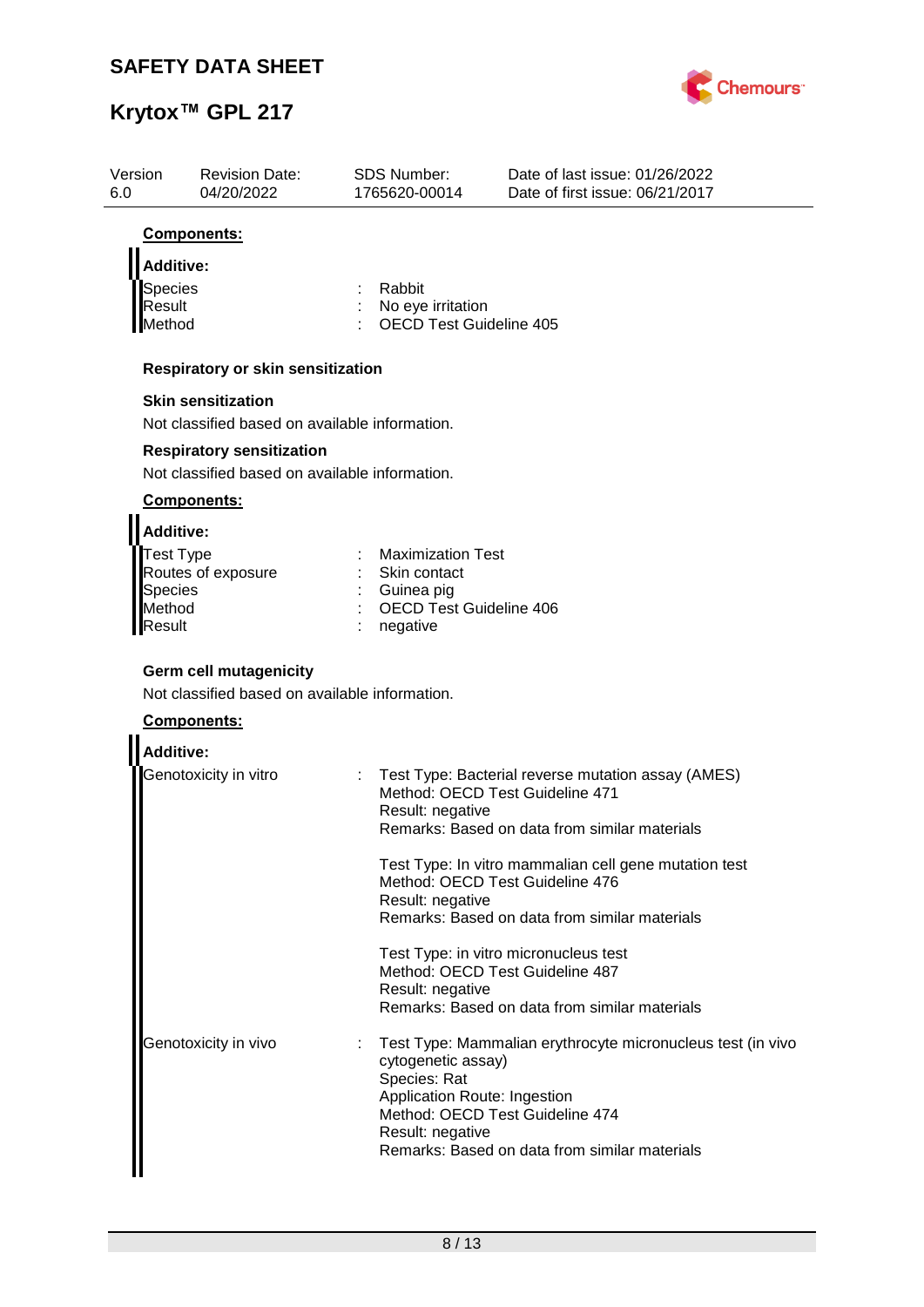

| Version<br>6.0 |                                                                                                      | 04/20/2022           | <b>Revision Date:</b>        |                                                                                                                                             | <b>SDS Number:</b><br>1765620-00014                                                                 | Date of last issue: 01/26/2022<br>Date of first issue: 06/21/2017                                                                                           |  |  |
|----------------|------------------------------------------------------------------------------------------------------|----------------------|------------------------------|---------------------------------------------------------------------------------------------------------------------------------------------|-----------------------------------------------------------------------------------------------------|-------------------------------------------------------------------------------------------------------------------------------------------------------------|--|--|
|                | Carcinogenicity<br>Not classified based on available information.<br><b>IARC</b>                     |                      |                              |                                                                                                                                             |                                                                                                     | No ingredient of this product present at levels greater than or equal to 0.1% is<br>identified as probable, possible or confirmed human carcinogen by IARC. |  |  |
|                | <b>OSHA</b>                                                                                          |                      |                              |                                                                                                                                             | on OSHA's list of regulated carcinogens.                                                            | No component of this product present at levels greater than or equal to 0.1% is                                                                             |  |  |
|                | <b>NTP</b>                                                                                           |                      |                              | No ingredient of this product present at levels greater than or equal to 0.1% is<br>identified as a known or anticipated carcinogen by NTP. |                                                                                                     |                                                                                                                                                             |  |  |
|                | <b>Reproductive toxicity</b><br>Not classified based on available information.<br><b>Components:</b> |                      |                              |                                                                                                                                             |                                                                                                     |                                                                                                                                                             |  |  |
|                | <b>Additive:</b>                                                                                     | Effects on fertility |                              |                                                                                                                                             | Species: Rat<br>Application Route: Ingestion<br>Method: OECD Test Guideline 416<br>Result: negative | Test Type: Two-generation reproduction toxicity study<br>Remarks: Based on data from similar materials                                                      |  |  |
|                |                                                                                                      |                      | Effects on fetal development | ÷                                                                                                                                           | Species: Rat<br>Application Route: Ingestion<br>Method: OECD Test Guideline 414<br>Result: negative | Test Type: Embryo-fetal development<br>Remarks: Based on data from similar materials                                                                        |  |  |
|                |                                                                                                      |                      | <b>STOT-single exposure</b>  |                                                                                                                                             |                                                                                                     |                                                                                                                                                             |  |  |
|                | Not classified based on available information.                                                       |                      |                              |                                                                                                                                             |                                                                                                     |                                                                                                                                                             |  |  |

### **STOT-repeated exposure**

Not classified based on available information.

### **Aspiration toxicity**

Not classified based on available information.

## **SECTION 12. ECOLOGICAL INFORMATION**

### **Ecotoxicity**

### **Components:**

| Additive:                                                                  |                                                                                                                                                                      |
|----------------------------------------------------------------------------|----------------------------------------------------------------------------------------------------------------------------------------------------------------------|
| Toxicity to fish<br>Toxicity to daphnia and other<br>aquatic invertebrates | LC50 (Pimephales promelas (fathead minnow)): $> 100$ mg/l<br>Exposure time: 96 h<br>Method: OECD Test Guideline 203<br>Remarks: Based on data from similar materials |
|                                                                            | EC50 (Daphnia magna (Water flea)): > 100 mg/l<br>Exposure time: 48 h                                                                                                 |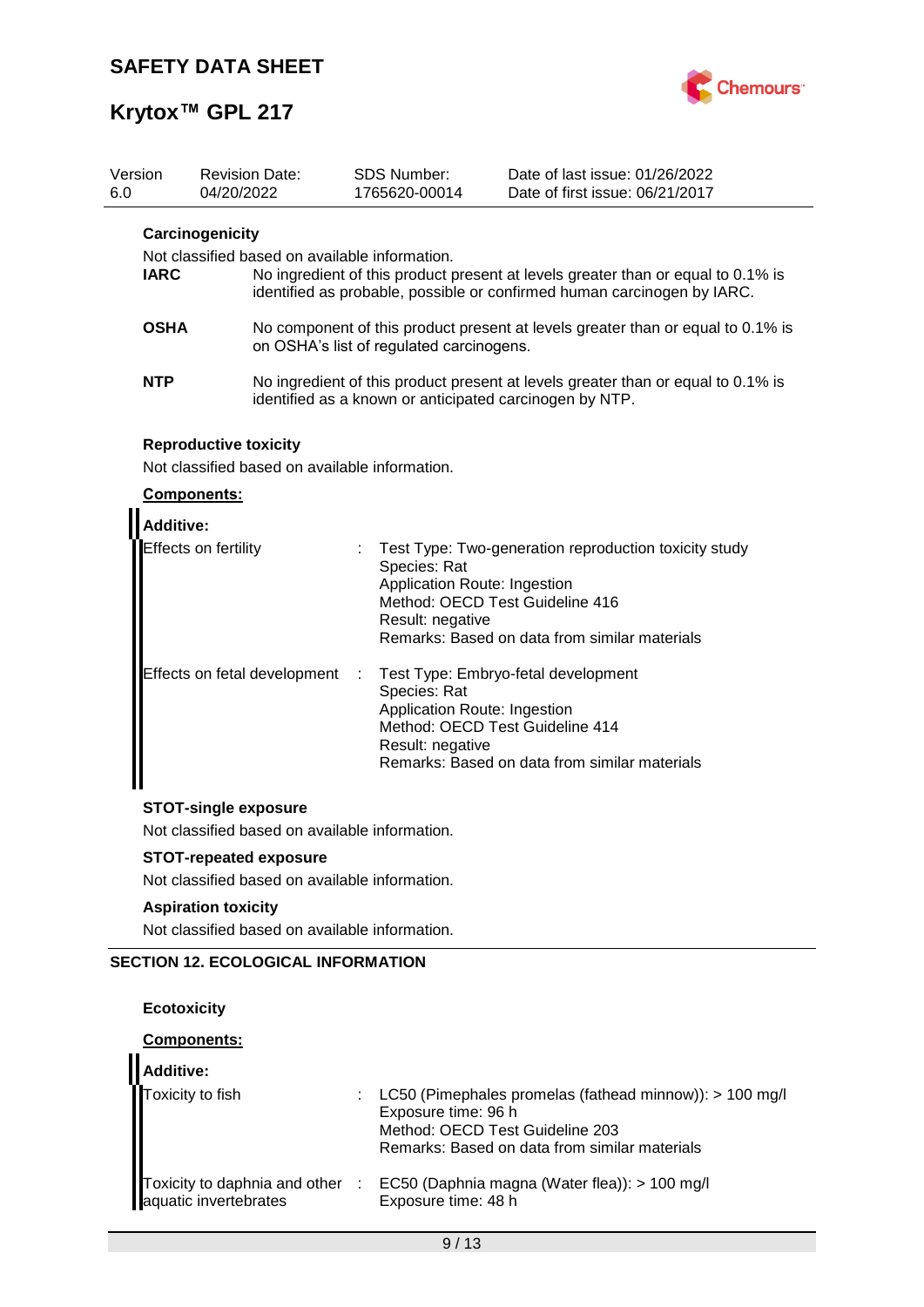

# **Krytox™ GPL 217**

| Version<br>6.0 | <b>Revision Date:</b><br>04/20/2022                                              |    | <b>SDS Number:</b><br>1765620-00014 | Date of last issue: 01/26/2022<br>Date of first issue: 06/21/2017                                                                                |  |
|----------------|----------------------------------------------------------------------------------|----|-------------------------------------|--------------------------------------------------------------------------------------------------------------------------------------------------|--|
|                |                                                                                  |    |                                     | Method: OECD Test Guideline 202<br>Remarks: Based on data from similar materials                                                                 |  |
|                | Toxicity to algae/aquatic<br>plants                                              | t. | mg/l<br>Exposure time: 72 h         | ErC50 (Pseudokirchneriella subcapitata (green algae)): > 100<br>Method: OECD Test Guideline 201<br>Remarks: Based on data from similar materials |  |
|                |                                                                                  |    | mg/l<br>Exposure time: 72 h         | EC10 (Pseudokirchneriella subcapitata (green algae)): > 1<br>Method: OECD Test Guideline 201<br>Remarks: Based on data from similar materials    |  |
|                | Toxicity to fish (Chronic tox-<br>icity)                                         |    | Exposure time: 78 d                 | EC10 (Oncorhynchus mykiss (rainbow trout)): > 1 mg/l<br>Remarks: Based on data from similar materials                                            |  |
|                | Toxicity to daphnia and other :<br>aquatic invertebrates (Chron-<br>ic toxicity) |    | Exposure time: 21 d                 | NOEC (Daphnia magna (Water flea)): > 1 mg/l<br>Remarks: Based on data from similar materials                                                     |  |
|                | Toxicity to microorganisms                                                       | ÷  | Exposure time: 17 d                 | NOEC (activated sludge): > 100 mg/l<br>Method: OECD Test Guideline 209<br>Remarks: Based on data from similar materials                          |  |
|                | <b>Persistence and degradability</b><br>No data available                        |    |                                     |                                                                                                                                                  |  |
|                | <b>Bioaccumulative potential</b><br>No data available                            |    |                                     |                                                                                                                                                  |  |
|                | <b>Mobility in soil</b><br>No data available                                     |    |                                     |                                                                                                                                                  |  |
|                | Other adverse effects<br>No data available                                       |    |                                     |                                                                                                                                                  |  |
|                | <b>SECTION 13. DISPOSAL CONSIDERATIONS</b>                                       |    |                                     |                                                                                                                                                  |  |

| <b>Disposal methods</b><br>Waste from residues | Dispose of in accordance with local regulations.                                                                                                               |
|------------------------------------------------|----------------------------------------------------------------------------------------------------------------------------------------------------------------|
| Contaminated packaging                         | Empty containers should be taken to an approved waste<br>handling site for recycling or disposal.<br>If not otherwise specified: Dispose of as unused product. |

### **SECTION 14. TRANSPORT INFORMATION**

### **International Regulations**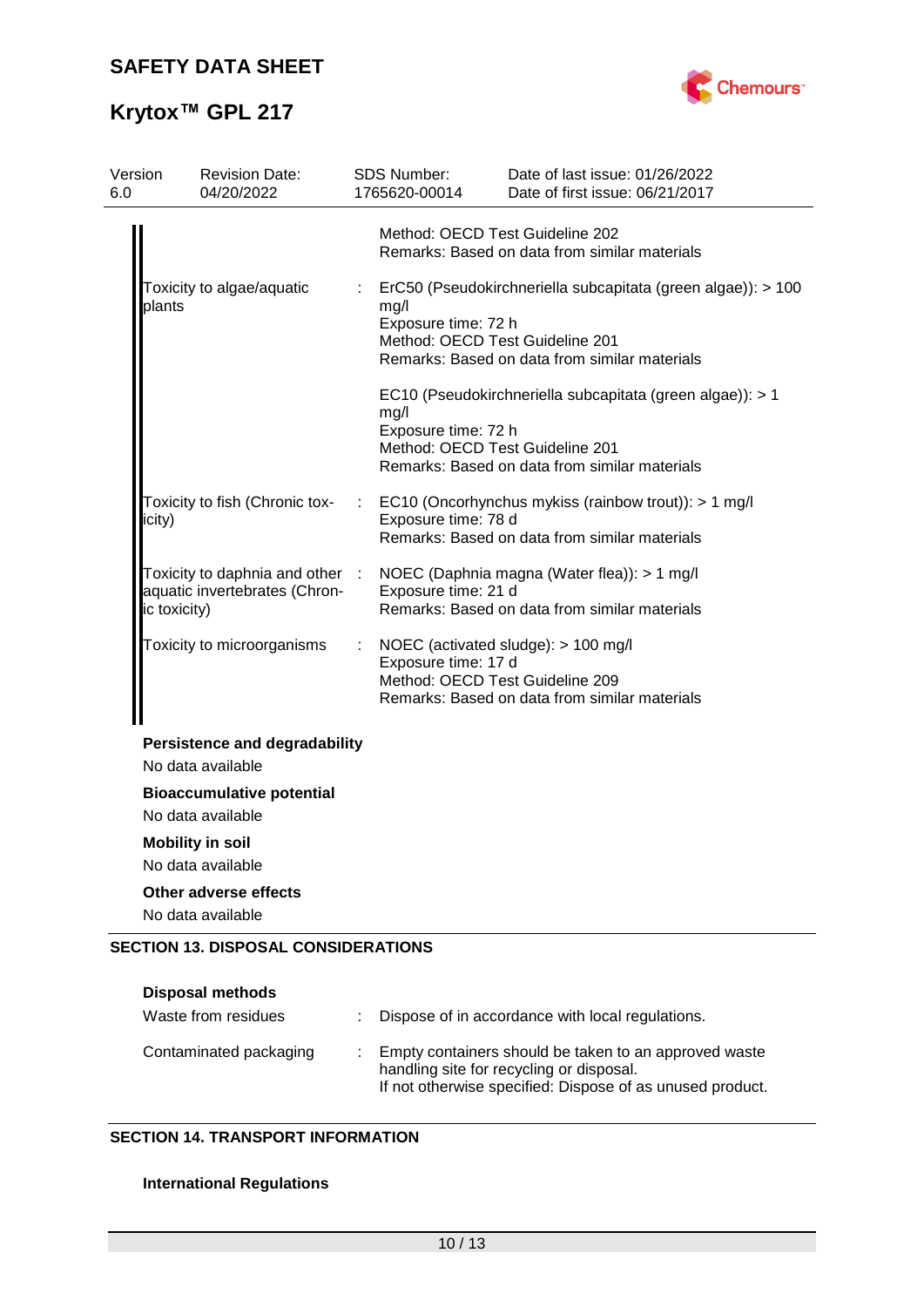

## **Krytox™ GPL 217**

| Version<br>6.0   | <b>Revision Date:</b><br>04/20/2022                                                                                 | SDS Number:<br>1765620-00014 | Date of last issue: 01/26/2022<br>Date of first issue: 06/21/2017 |  |  |  |
|------------------|---------------------------------------------------------------------------------------------------------------------|------------------------------|-------------------------------------------------------------------|--|--|--|
|                  |                                                                                                                     |                              |                                                                   |  |  |  |
| <b>UNRTDG</b>    | Not regulated as a dangerous good                                                                                   |                              |                                                                   |  |  |  |
| <b>IATA-DGR</b>  | Not regulated as a dangerous good                                                                                   |                              |                                                                   |  |  |  |
| <b>IMDG-Code</b> | Not regulated as a dangerous good                                                                                   |                              |                                                                   |  |  |  |
|                  | Transport in bulk according to Annex II of MARPOL 73/78 and the IBC Code<br>Not applicable for product as supplied. |                              |                                                                   |  |  |  |
|                  | <b>Domestic regulation</b>                                                                                          |                              |                                                                   |  |  |  |
|                  | <b>49 CFR</b><br>Not regulated as a dangerous good                                                                  |                              |                                                                   |  |  |  |
|                  | Special precautions for user<br>Not applicable                                                                      |                              |                                                                   |  |  |  |
|                  | <b>SECTION 15. REGULATORY INFORMATION</b>                                                                           |                              |                                                                   |  |  |  |
|                  | CERCLA Renortable Quantity                                                                                          |                              |                                                                   |  |  |  |

### **CERCLA Reportable Quantity**

This material does not contain any components with a CERCLA RQ.

### **SARA 304 Extremely Hazardous Substances Reportable Quantity**

This material does not contain any components with a section 304 EHS RQ.

**SARA 302 Extremely Hazardous Substances Threshold Planning Quantity**

This material does not contain any components with a section 302 EHS TPQ.

## **SARA 311/312 Hazards** : No SARA Hazards

**SARA 313** : This material does not contain any chemical components with known CAS numbers that exceed the threshold (De Minimis) reporting levels established by SARA Title III, Section 313.

### **US State Regulations**

#### **Pennsylvania Right To Know**

PFPE fluid Trade secret Fluoropolymer Trade secret Additive **Trade secret** 

### **California Prop. 65**

WARNING: This product can expose you to chemicals including Molybdenum trioxide, which is/are known to the State of California to cause cancer, and Pentadecafluorooctanoic acid, which is/are known to the State of California to cause birth defects or other reproductive harm. For more information go to www.P65Warnings.ca.gov. Note to User: This product is not made with PFOA nor is PFOA intentionally present in the product; however, it is possible that PFOA may be present as an impurity at background (environmental) levels.

### **SECTION 16. OTHER INFORMATION**

### **Further information**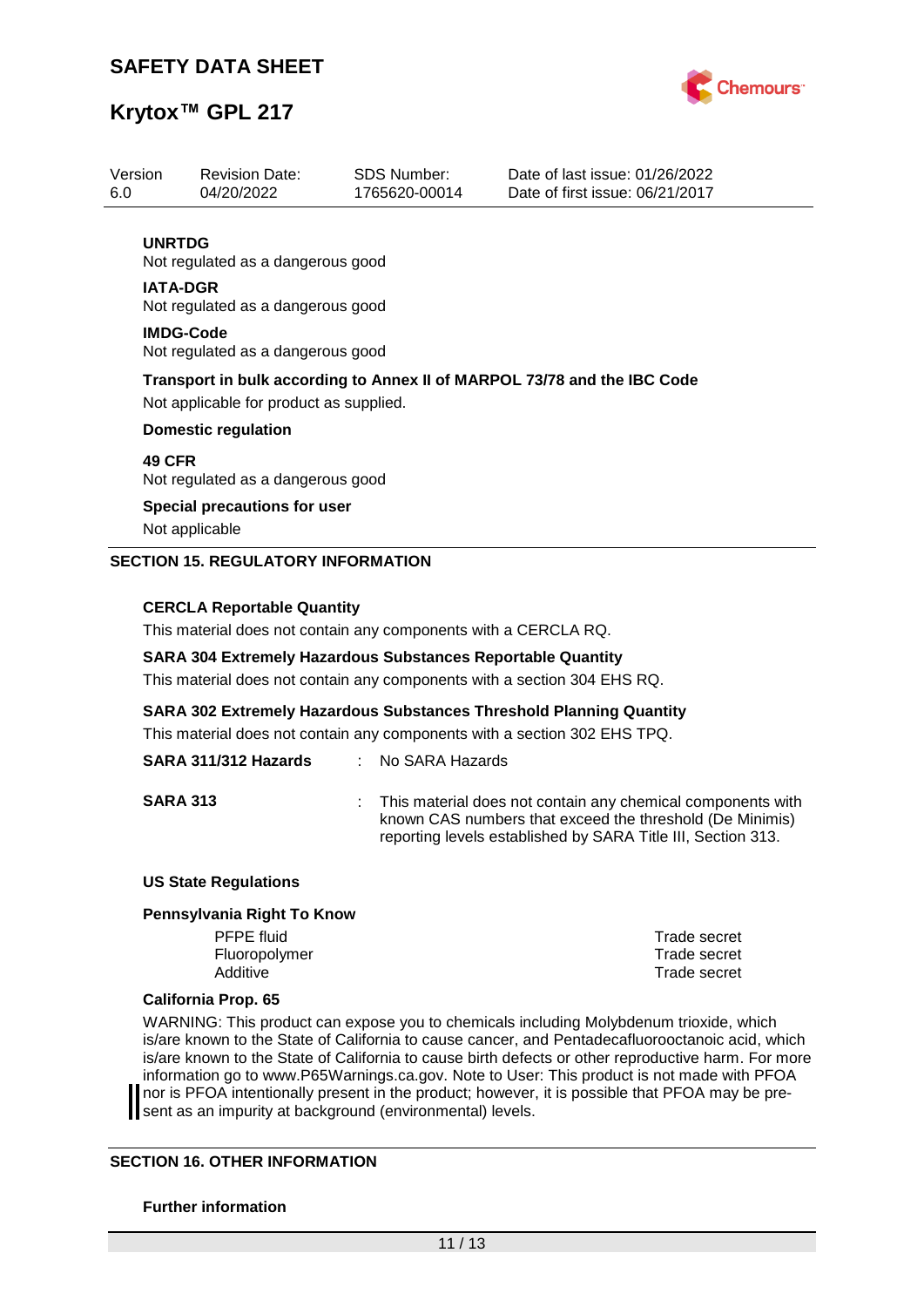



Krytox™ and any associated logos are trademarks or copyrights of The Chemours Company FC, LLC.

Chemours™ and the Chemours Logo are trademarks of The Chemours Company. Before use read Chemours safety information.

For further information contact the local Chemours office or nominated distributors.

### **Full text of other abbreviations**

| <b>ACGIH</b><br>NIOSH REL<br>OSHA Z-1 | : USA. ACGIH Threshold Limit Values (TLV)<br>: USA. NIOSH Recommended Exposure Limits<br>USA. Occupational Exposure Limits (OSHA) - Table Z-1 Lim-<br>its for Air Contaminants |
|---------------------------------------|--------------------------------------------------------------------------------------------------------------------------------------------------------------------------------|
| OSHA Z-2                              | : USA. Occupational Exposure Limits (OSHA) - Table Z-2                                                                                                                         |
| ACGIH / TWA                           | 8-hour, time-weighted average                                                                                                                                                  |
| <b>ACGIH / STEL</b>                   | : Short-term exposure limit                                                                                                                                                    |
| ACGIH / C                             | Ceiling limit                                                                                                                                                                  |
| NIOSH REL / TWA                       | : Time-weighted average concentration for up to a 10-hour<br>workday during a 40-hour workweek                                                                                 |
| NIOSH REL / ST                        | : STEL - 15-minute TWA exposure that should not be exceeded<br>at any time during a workday                                                                                    |
| NIOSH REL / C                         | : Ceiling value not be exceeded at any time.                                                                                                                                   |
| OSHA Z-1 / TWA                        | : 8-hour time weighted average                                                                                                                                                 |
| OSHA Z-2 / TWA                        | 8-hour time weighted average                                                                                                                                                   |

AIIC - Australian Inventory of Industrial Chemicals; ASTM - American Society for the Testing of Materials; bw - Body weight; CERCLA - Comprehensive Environmental Response, Compensation, and Liability Act; CMR - Carcinogen, Mutagen or Reproductive Toxicant; DIN - Standard of the German Institute for Standardisation; DOT - Department of Transportation; DSL - Domestic Substances List (Canada); ECx - Concentration associated with x% response; EHS - Extremely Hazardous Substance; ELx - Loading rate associated with x% response; EmS - Emergency Schedule; ENCS - Existing and New Chemical Substances (Japan); ErCx - Concentration associated with x% growth rate response; ERG - Emergency Response Guide; GHS - Globally Harmonized System; GLP - Good Laboratory Practice; HMIS - Hazardous Materials Identification System; IARC - International Agency for Research on Cancer; IATA - International Air Transport Association; IBC - International Code for the Construction and Equipment of Ships carrying Dangerous Chemicals